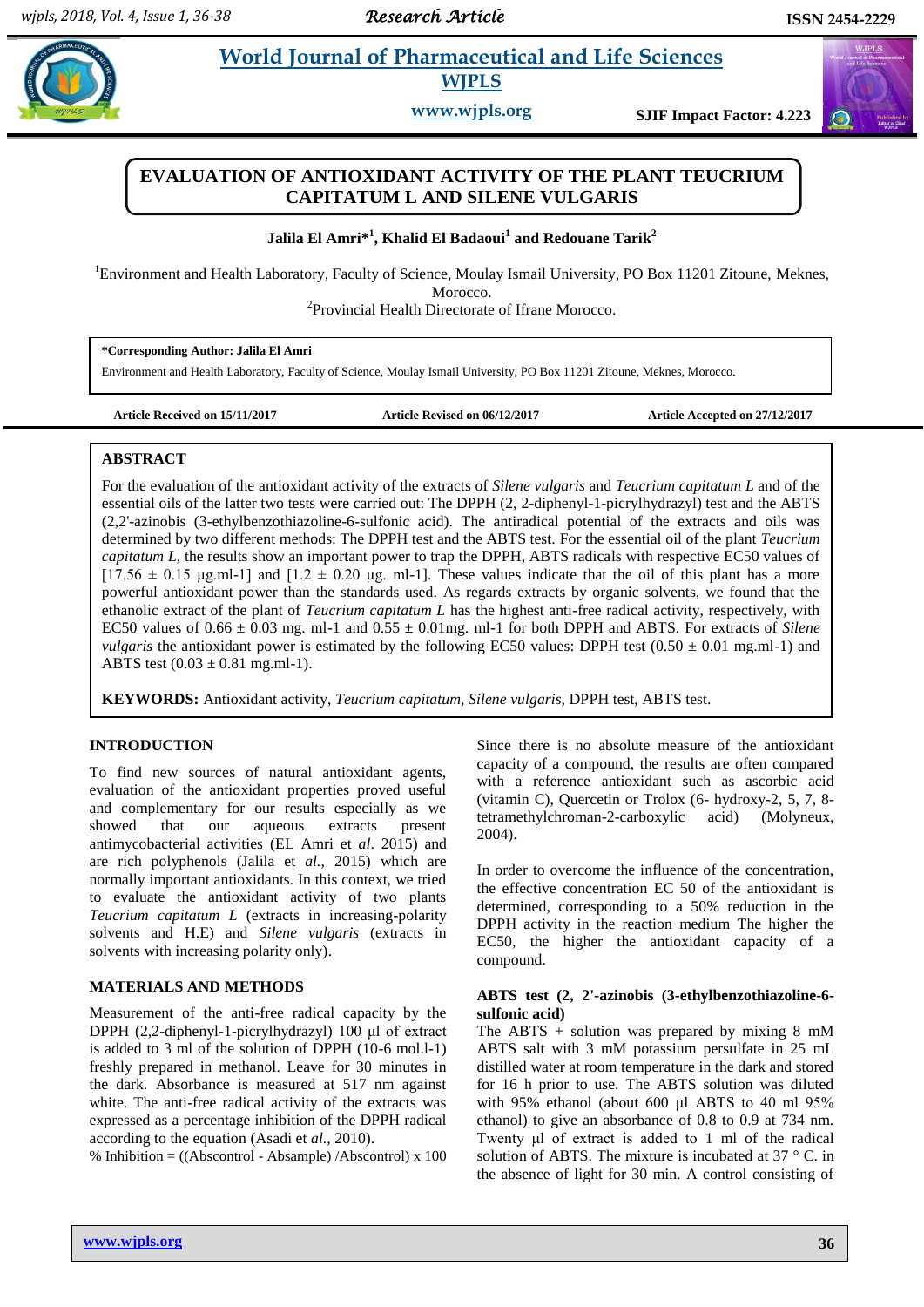20 μl of MeOH and 980 μl of the ABTS solution is read with each series of extract at 734 nm. 95% ethanol used as a white. All tests are reproduced at least three times. The free radical scavenging capacity was expressed as the effective concentration EC 50 of the antioxidant (μg.ml-1) which represents the concentration necessary to recover 50% of the radicals of ABTS. The scavenging

capacity of free radical EC50 was determined using the same equation previously used for the DPPH method.

#### **RESULT AND DISCUSSION**

The results of the comparisons are summarized in Table 1.

**Table 1: Evaluation of antioxidant activity by the DPPH and ABTS tests of essential oils and extracts of Teucrium capitatum L and Silene vulgaris.**

| <b>Plant</b>         | <b>Extract</b>        | EC50 DPPH         | EC50 ABTS        |
|----------------------|-----------------------|-------------------|------------------|
| Teucrium capitatum L | Essential oil         | $17.56 \pm 0.15$  | $1.2 \pm 0.20$   |
|                      | Hexane                | $50.89 \pm 0.012$ | $23.82 \pm 0.01$ |
|                      | Chloroform            | $48.79 \pm 0.88$  | $16.40 \pm 0.02$ |
|                      | <b>Ethyle Acetate</b> | $2.80 \pm 0.81$   | $1.60 \pm 0.02$  |
|                      | Ehanol                | $0.66 \pm 0.03$   | $0.55 \pm 0.01$  |
|                      | Methanol              | $1.70 \pm 0.20$   | $0.40 \pm 0.10$  |
| Silene vulgaris      | Hexane                | $10.12 \pm 0.11$  | $28.96 \pm 0.01$ |
|                      | Chloroform            | $0.80 \pm 0.07$   | $2.30 \pm 0.02$  |
|                      | <b>Ethyle Acetate</b> | $0.70 \pm 0.08$   | $0.12 \pm 0.02$  |
|                      | Ethanol               | $0.50 \pm 0.01$   | $0.03 \pm 0.81$  |
|                      | Methanol              | $1 \pm 0.01$      | $2.30 \pm 0.01$  |
| <b>Standards</b>     | ascorbic acid         | $42.95 \pm 0.001$ | $40.90 \pm 0.01$ |
|                      | Trolox                | $26.75 \pm 0.01$  | $25 \pm 0.001$   |

The EC50 values are given in μg.ml-1 for essential oils and standards, whereas they are expressed in mg.ml-1 for the extracts and EC50 values are determined by the plotting of the curves.

The essential oil of the plant *Teucrium capitatum L* shows an important antioxidant power for both DPPH and ABTS tests with respective EC50 values of 17.56  $\pm$ 0.15  $\mu$ g.ml-1 and 1.2  $\pm$  0.20  $\mu$ g.ml-1 compared to standards used ascorbic acid and trolox whose respective values for DPPH are:  $42.95 \pm 0.001$  μg.ml-1 26.75  $\pm$ 0.01 μg.ml-1. For the ABTS test the respective values are:  $40.90 \pm 0.01$  μg.ml-1 and  $25 \pm 0.001$  μg.ml-1.

Many studies have shown an important antioxidant effect of different Teucrium extracts from different regions.

#### **(Ljubuncic et** *al.,* **2006, Adressai and Yazdanparast 2007, Sharififar et** *al.,* **2009)**

As regards the results of the antioxidant activity of extracts obtained by extraction in organic solvents of increasing polarity (Table 1), we find that the ethanol extract of the plant *Teucrium capitatum L* exhibits the anti -radicals with EC50 values of  $0.66 \pm 0.03$  mg. ml-1 and  $0.55 \pm 0.01$  mg.ml-1 for both DPPH and ABTS respectively, whereas for methanol extract the values are  $1.70 \pm 0.22$  mg.ml-1 for DPPH and  $0.40 \pm 0.10$  mg. ml-1 for ABTS. While the results for ethyl acetate, hexane and chloroform are inconclusive.

For the plant *Silene vulgaris*, the ethanol extract has the most important antioxidant power compared to other extracts. The results of the antioxidant activity of EC50:  $(0.50 \pm 0.01 \text{ mg.ml-1})$  for the DPPH and EC50 test:

 $(0.03 \pm 0.01 \text{ mg.ml-1})$  for the ABTS. Ethyl acetate extract comes in second place with EC50 values:  $(0.70 \pm 1)$ 0.08 mg.ml-1) for both DPPH tests and  $(0.12 \pm 0.02)$ mg.ml-1) for ABTS.

# **CONCLUSION**

From these results, it can be concluded that the *Silene vulgaris* exerts have a very important antioxidant power compared to the extracts of *Teucrium capitatum L* (Table 1), this is probably due to the chemical composition of polyphenols which are known for their antioxidant power strong. Furthermore, the antioxidant activity depends not only on the concentration but also on the structure and nature of the antioxidants (Falleh et *al.,* 2008). The interaction of these compounds with DPPH or ABTS (Athamena et *al.,* 2010) should also be borne in mind. What may also explain this variation in the results obtained is the increase in extraction time and the number of extraction cycles which may possibly increase the antioxidant capacity of the extracts.

For *Teucrium capitatum* oils the results show that the antioxidant activity is probably related to the presence of phenolic compounds: Phenol, 2-methyl-5- (1 methylethyl)  $C_{10}H_{14}O$  (33.08%) and especially the presence of various terpenes mainly endo borneol  $C_{10}H_{18}O$  (20.30%), bornyl acetate  $C_{12}H_{20}O_2$  (15.52%) and the presence of mono terpenic alcohol such as Alpha Terpineol (11.27). These results are consistent with those reported by Tepe et *al.,* 2007 for essential oils of Salvia verticillata, and by Saidi, 2013 for Lippia citriodora essential oils.